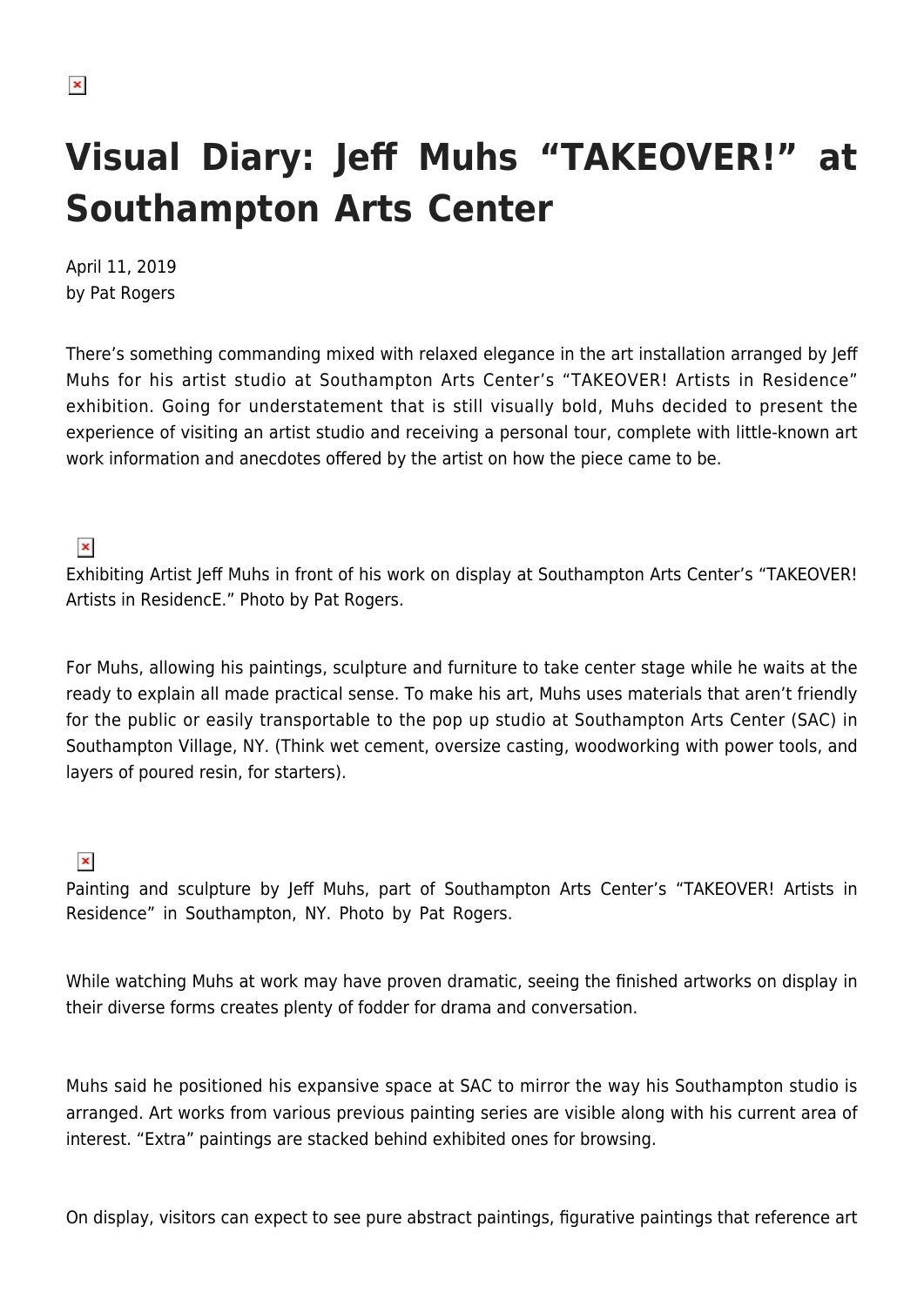history combined with abstraction, modern furniture and his newest series–paintings inspired by flowers.

Set across from the paintings, his concrete figurative sculptures are positioned to anchor the entrance way leading from one gallery to the next. Nearby, is a table containing drawings that inspired some of the curvy torsos. So are objects that captivate his imagination for these art works and others in progress.

 $\pmb{\times}$ 

Jeff Muh's studio, part of "TAKEOVER! Artists in Residence" at the Southampton Arts Center in Southampton, NY. Photo by Pat Rogers.

Above the wooden table is a new work that isn't easily identified as a Jeff Muhs. This was purposeful, Muhs explained. By showing the unexpected, it brings visitors into his process and demonstrates the way his art is impacted as new inspirations capture his imagination.

 $\pmb{\times}$ 

Jeff Muhs' studio, apart of Southampton Arts Center's "TAKEOVER! Artists in Residence" in Southampton, NY. Photo by Pat Rogers.

Taken together (or separately), there are plenty of conversation starters. Even the furniture–while welcoming–is an example of Muhs's creativity as they are of his own design.

Discovering his multi-faceted approach and discussing the art can be an integral part of the studio experience when collectors come calling, he said. It's also part of the fun whether his art is viewed in a gallery or museum exhibition or as part of a studio visit, Muhs said.

## $\pmb{\times}$

Jeff Muhs' paintings on display at Southampton Arts Center. Photo by Pat Rogers.

 $\pmb{\times}$ 

Jeff Muhs' painting on display at Southampton Arts Center's "TAKEOVER! Artists in Residence" in Southampton, NY. Photo by Pat Rogers.

 $\pmb{\times}$